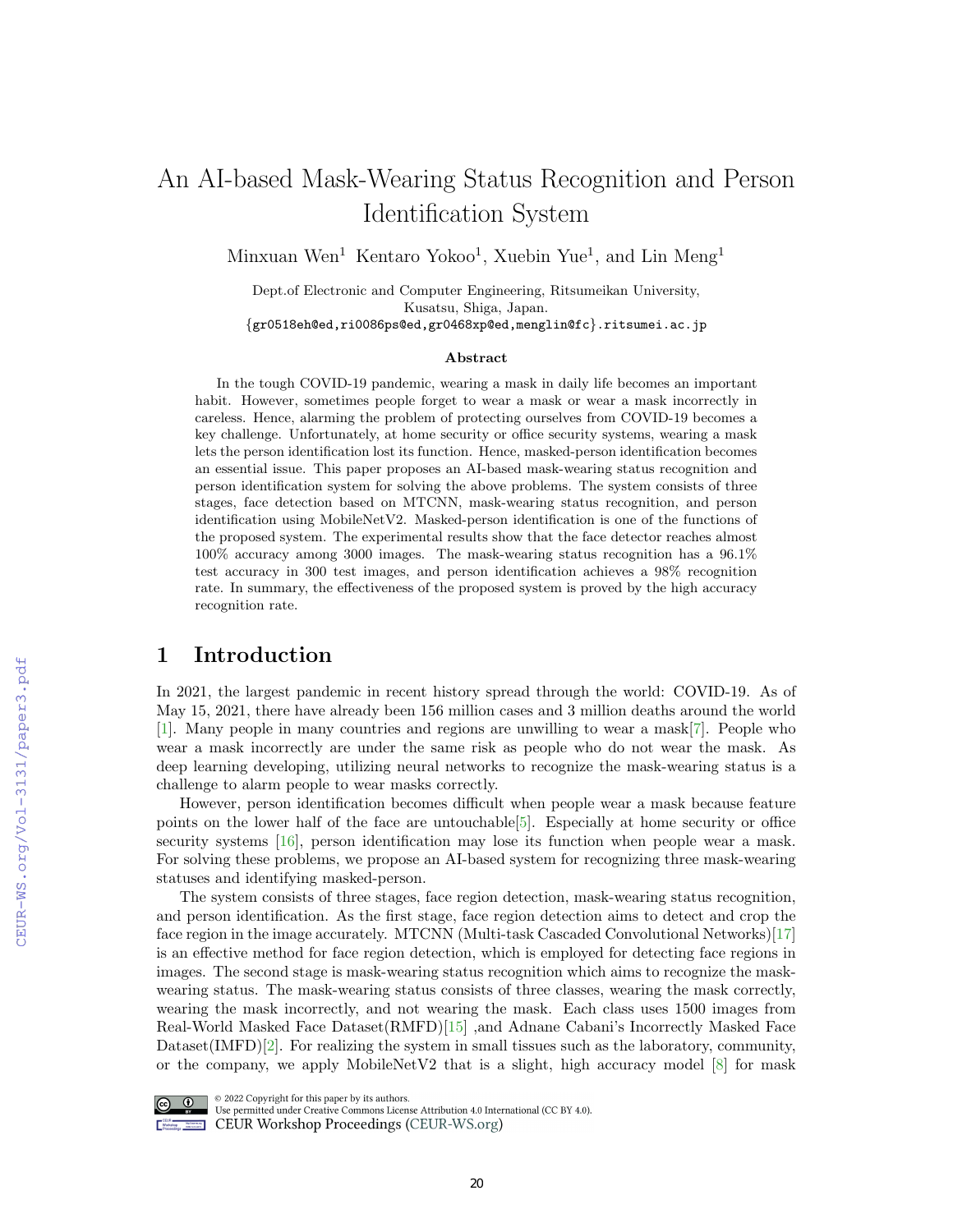wearing-status recognition. Person identification is the third stage for identifying the person. For realizing the masked-person identification, the proposal uses the top-half face merely. Hence we only need to crop the top-half face precisely by image processing. In terms of MobileNetV2 selection, the default output of MobileNetV2 is 1000 classes which fits for a larger number of people identification. The contributions of this research are shown as follows:

- In the authors' opinion, a few papers introduce a deep learning method for detecting the face, recognizing the mask-wearing status of the mask, and identifying a person (including the masked person) in the same time. Hence, it is a significant challenge to using the deep learning-based method for person identification.
- A few papers pay attention to incorrect mask-wearing status. Hence, it is meaningful to do this mask-wearing status recognition in this project.
- The proposal contributes to inhibiting the pandemic by applying this system. When people are used to wearing a mask correctly, the transmission capacity of the virus would be under control.

This paper composes of 5 sections. Section 2 is related works that introduce the material. Section 3 describes the system flow entirely and explains the algorithm which we used in the processing. Section 4 explains the experimental condition, dataset, and analysis of the experimental results. Section 5 details the conclusion.

# 2 Related works

Mask-wearing status recognition is a general project due to the Covid-19 pandemic. The paper "Covid-19 Face Mask Detection Using TensorFlow, Keras, and OpenCV" which is created by Arjya Das from Jadavpur Universit[y\[3\],](#page-7-0) raises a method that uses Haar-cascade to detect face and trains CNN model to classify mask-wearing status. Chandrikadeb purposes another approach in their GitHub project $[4]$ , which similar to our proposed system. They utilize a Caffe-based face detector in conjunction with a fine-tuned MobileNetV2 for mask-wearing status recognition. They can achieve a decent 0.93 F1 score on the classification. Nevertheless, they only set two classes which are the status of mask-wearing and not mask-wearing.

# 3 System flow

Figure 1 shows the system utilizes three neural networks, including face region detection using MTCNN, mask-wearing status recognition using MobileNetV2, and person identification using another MobileNetV2. MTCNN detects the face in the image and takes the facial image out, firstly. The facial image is transferred to the second stage where MoblieNetV2 is applied for recognizing the mask-wearing status. Then, the facial image is also rotated and cropped for creating the top half face by image processing. After the image processing, the top half face image is sent to the last stage for person identification by another MobileNetV2.

### 3.1 Face region detector and image processing

Based on our survey, MTCNN is a well pre-trained network for face region detection with high accuracy, becomes one of the most popular face detection tools today. Hence, the face region recognition package of MTCNN i s used f or building on-top of Tensorflow. MTCNN i s a neural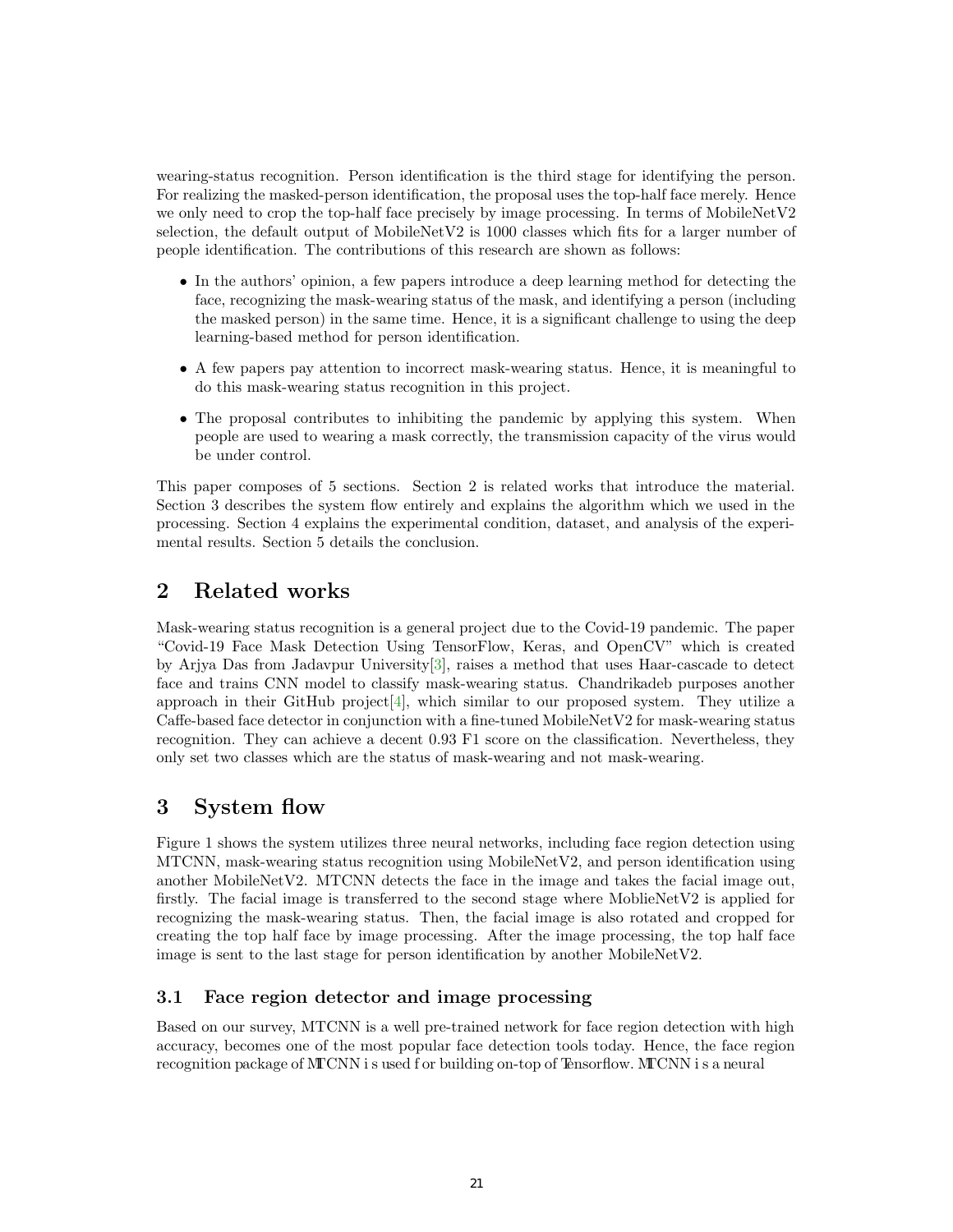

Figure 1: System Flow

network for detecting faces and facial landmarks on images, which consists of 3 neural networks connected in a cascade, P-Net, R-Net, and O-Net.

In the first stage, the MTCNN creates multiple frames which scans through the entire image starting from the top left corner and eventually progressing towards the bottom right corner. The information retrieval process is called P-Net(Proposal Net), is a shallow, fully connected CNN. In the second stage, all the information from P-Net is used as an input for the next neural network called R-Net(Refinement Network), a fully connected, complex CNN which rejects a majority of the frames that do not contain faces. In the final stage, a powerful and complex neural network, known as O-Net(Output Network), as the name suggests, outputs the facial landmark position detecting a face from the given image.

A person with a mask is difficult to be recognized, the reasons are listed as follows.

- The facial features, such as the nose and mouth are blocked. The features that can be utilized to identify the face will be reduced apparently.
- The physical distribution of distinguishable information such as face contour also changes. Hence, the accuracy of the person identification model trained according to the traditional methods will decrease.

We propose that using solely the top half face to do person identification to solve the problems. For properly cropping the top half face, an efficient method building on-top of OpenCV is employed. [\[14\]](#page-7-2) adopted that method to rotate images. However, our system calculates the angle between the eyes and the horizontal line to rotate the facial images. The calculation of angle is based on the key points recorded by MTCNN. By obtaining the coordinates of the eyes, we get the angle between the eyes and horizontal line. Result of one rotation in our images is shown in figure 2.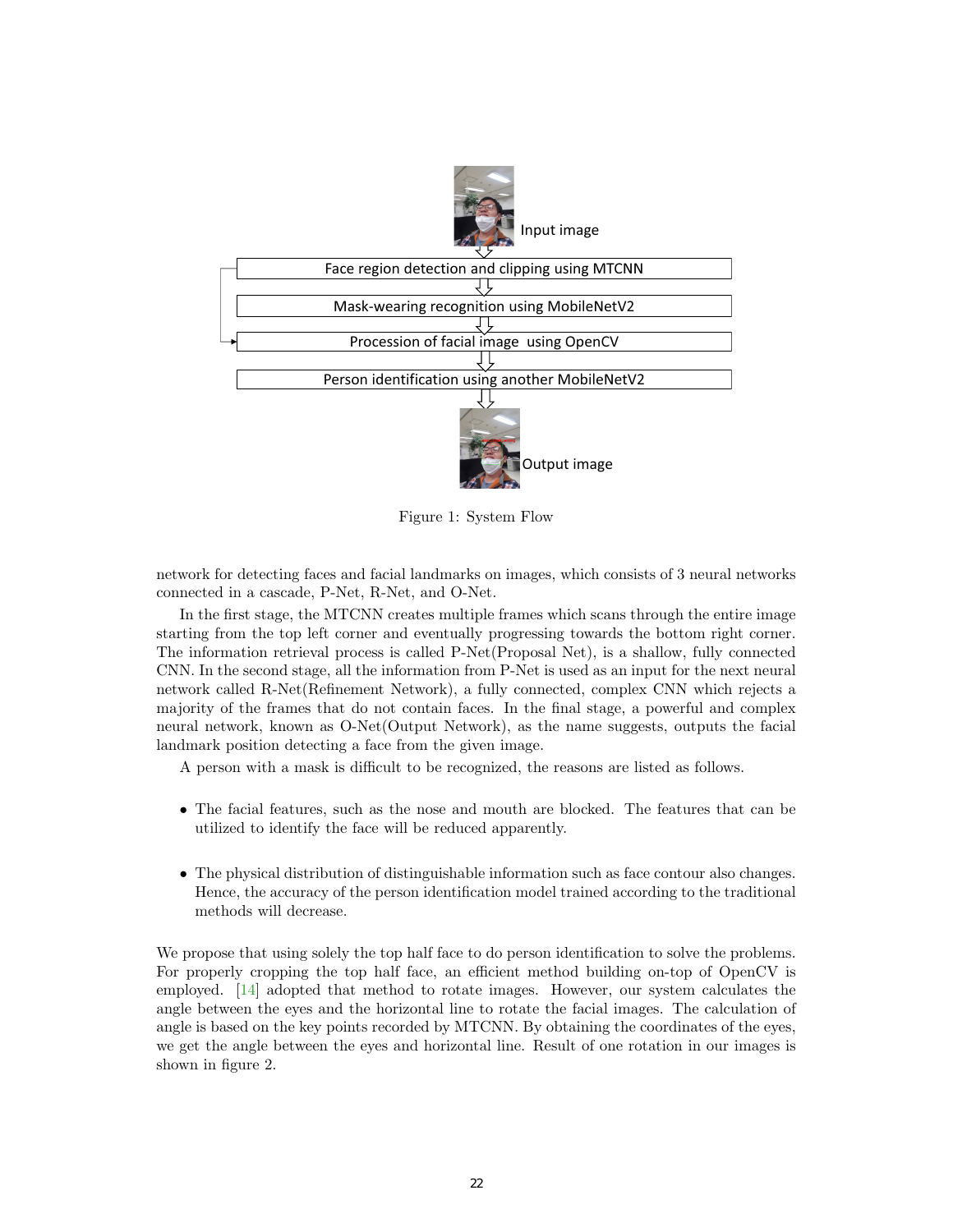

Figure 2: Utilizing key points to rotate and crop the facial image

| <b>Networks</b> | $\text{macs}(\text{million})$ | parameters (million) |
|-----------------|-------------------------------|----------------------|
| MobileNetV2     | 314.13                        | 3.50                 |
| Resnet18        | 1819.00                       | 11.69                |
| VGG16           | 15484.00                      | 138.35               |
| Densenet121     | 2.86                          | 7.97                 |
| GoogLeNet       | 1505.00                       | 6.62                 |

Table 1: The numbers of floating-point operations and parameters

#### 3.2 Mask-wearing status recognition and person identification

It is important to compare the accuracy and networks size. We test the networks inculding ResNet18[\[6\]](#page-7-3),VGG16[\[12\]](#page-7-4), MobileNetV2[\[8\]](#page-7-5),DenseNet121[\[9\]](#page-7-6), and GoogLeNet[\[13\].](#page-7-7) Due to the MobileNetV2 has less parameteres (see table1) and relatively high inferences speed, we choose MobileNetV2 as the mask-detecter and person identifier.

MobileNet is a CNN architecture model for Mobile Vision. What makes MobileNet special is that it can run and apply transfer learning with less computation power. Therefore, it has a perfect fit for Mobile devices, embedded systems, and computers without GPU or low computational efficiency with relatively high accuracy. MobileNet is based on a streamlined architecture that adopts depth-wise separable convolutions to build light weight deep neural networks. Due to this special architecture, MobileNet significantly reduces the number of parameters.

The mask-wearing dataset and the mask-not-wearing dataset we used originate from the Real-world Masked Face Dataset  $(RMFD)$  from Wuhan University [15]. The dataset that people don't wear masks properly comes from Adnane Cabani's Incorrectly Masked Face Dataset(IMFD)[\[2\]](#page-7-9). Each dataset has 2,000 images, 60% of the images used as training dataset, 35% of images utilized as validation dataset, and 5% of images applied as test dataset. Because of the great dataset, this mask detector has a steady accuracy.

Similarly, we use MobileNetV2 continuously as our person identification model. The difference is that we train this model using our dataset. In this stage, we create a dataset, each of the classes puts in 500 pre-processed images. Pre-processing has two steps, firstly, take the photos and crop the face in the image. As much as possible to take photos from different distances and different angles. Then, cropping the top half of the face and enhancing the data.

### 4 Experimentation

The current system including three stages is built in the  $Intel(R)$  Core $(TM)$  i7-9700 CPU and Intel(R) UHD Graphics 630. The image size is set to  $320 \times 320$  in the experimentation. This section shows the experimental results of each stage.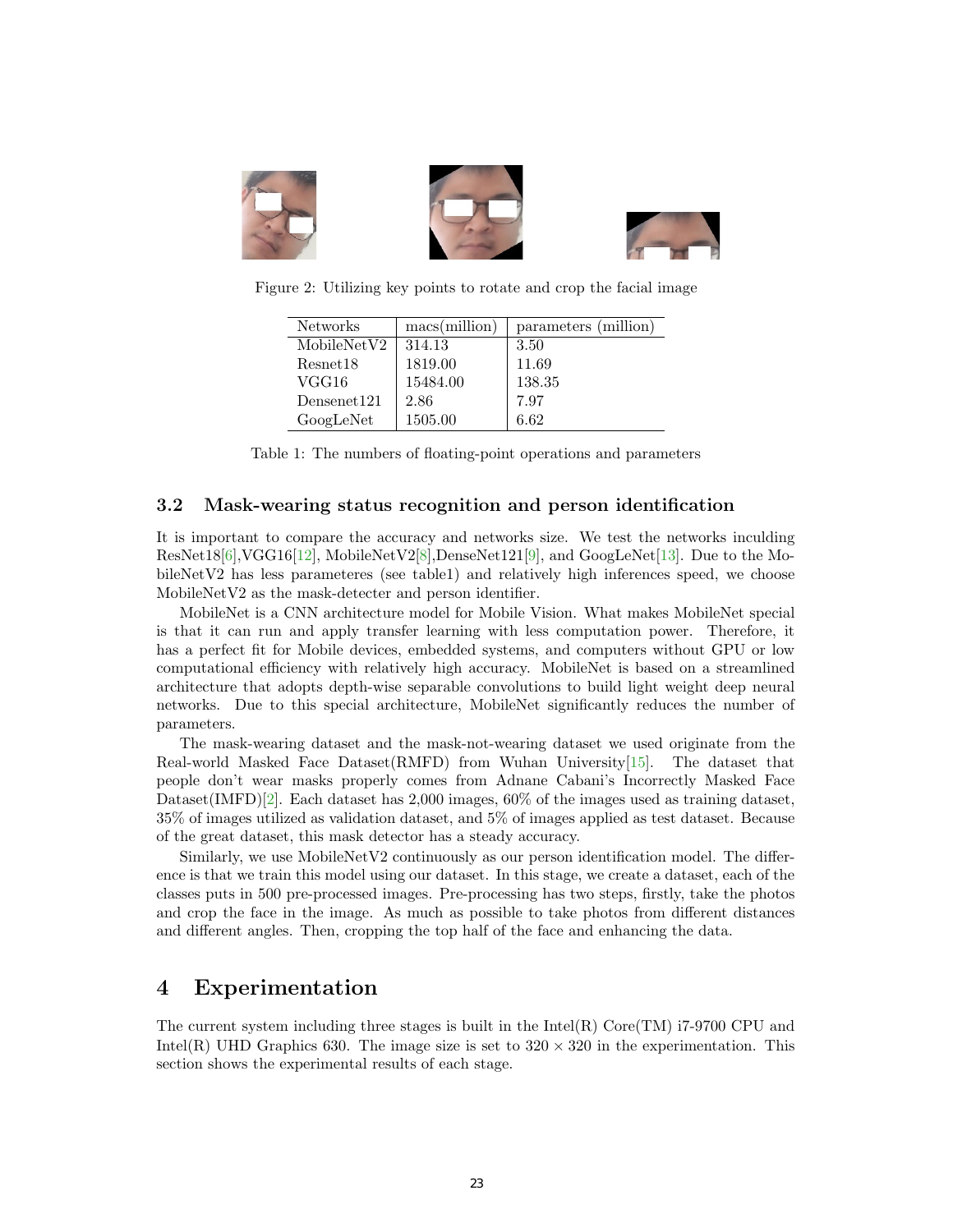| Detector     | accuracy | FPS. |
|--------------|----------|------|
| MTCNN        | 0.99     | 4.5  |
| Haar-cascade | 0.20     | 46   |

Table 2: Performance Comparison between MTCNN and Haar-cascade

#### 4.1 Experimental results of face region detection

Because the MTCNN is pre-trained in Tensorflow very well, the training dataset and training processing of MTCNN are omitted. For comparing the performance of MTCNN with current research, the additional experimentation of Harr-cascade is done in this research.

2000 test images are selected from Karras, T's Github project[\[10\]](#page-7-10) randomly, including front faces and side faces.

The comparing results of Haar-cascade and MTCNN are shown in table 2. MTCNN achieves 99% accuracy with the speed of 4.5 FPS in detecting the face region. Haar-cascade has only 20% accuracy and a speed of 45 FPS. Due to the high accuracy of MTCNN, the MTCNN is applied as the face region detector.

#### 4.2 Experimental results of mask-wearing status recognition

MobileNetV2 is applied for recognizing the mask-wearing status. The training processing is done on the CPU intel Xeon e5 1650-v3 and GPU Geforce GTX TITAN X. In detail training parameter, the batch size, the epochs number, learning rate, and the weight decay are set to 4, 20, 0.0001, and 0.1, respectively. The dataset of RMFD and IMFD are used in mask-wearing status recognition. We divide the dataset into the training dataset, validation dataset, and test dataset. Three statuses are defined as classes, including wearing a mask, not wearing a mask, and wearing a mask incorrectly. 6000 images are employed in the experimentation, each class has 1200 training images, 700 validation images, and 100 testing images.

Figure 3 (a) shows the accuracy and loss of mask-wearing status recognition. MobileNetV2 achieves the 0.17 validation loss and the 95.3% validation accuracy.

Four kinds of state-of-the-art deep learning models, VGG16, ResNet18, DenseNet121, and GoogLeNet, are equipped for proving the effectiveness of our proposal. The accuracy and loss of VGG16, ResNet18, DenseNet, and GoogLeNet are shown in figure3 (b) (c) (d) and (e), respectively.

The accuracy of MobileNetV2, ResNet18, VGG16, DenseNet121, GoogLeNet is convergent at the epoch of 11th, 11th, 5th, 12th, and 20th, respectively. ResNet18 achieves the 0.28 validation loss and the 89.3% validation accuracy. VGG16 achieves the 0.10 validation loss and the 96.1%. validation accuracy, which is the best accuracy in these state-of-the-art models. DenseNet121 achieves the 0.28 validation loss and the 89.1% validation accuracy. GoogLeNet achieves the 0.43 validation loss and the 92.4% validation accuracy. The test accuracy of the models is shown in table 3. In conclusion, MobileNetV2 achieved similar accuracy with the four kinds of state-of-the-art models. However, considering the model size, MobileNetV2 is about one percent of VGG16, the MobileNetV2 is selected in the research [\[11\]](#page-7-11).

#### 4.3 Experimental results of person identification

Another MobileNetV2 is also applied for recognizing the mask-wearing status. The results of test accuracy are shown in table 3. MobileNetV2 achieved similar accuracy with others.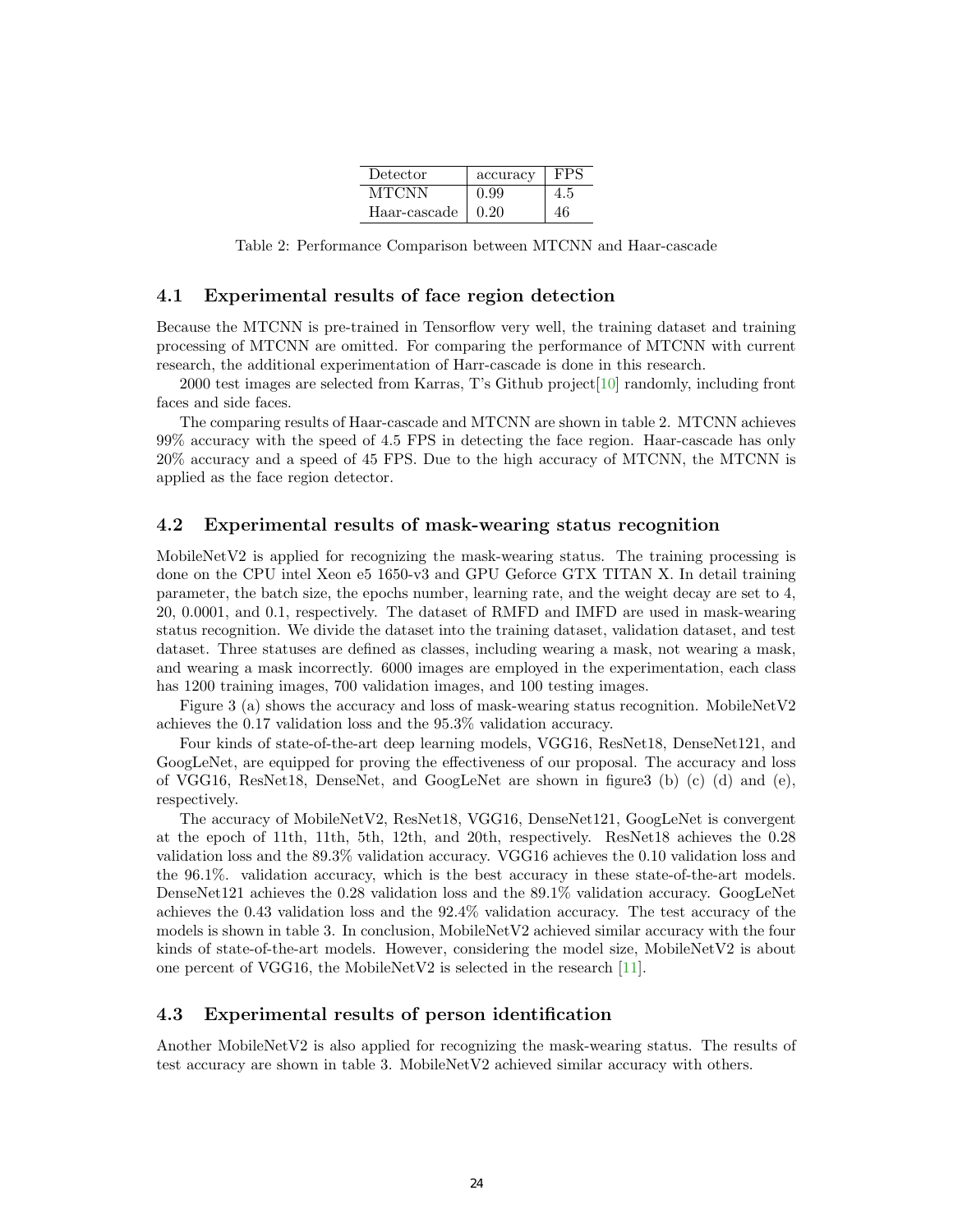

(e) GoogLeNet accuracy and loss

Figure 3: CNN models comparison on mask-wearing status recognition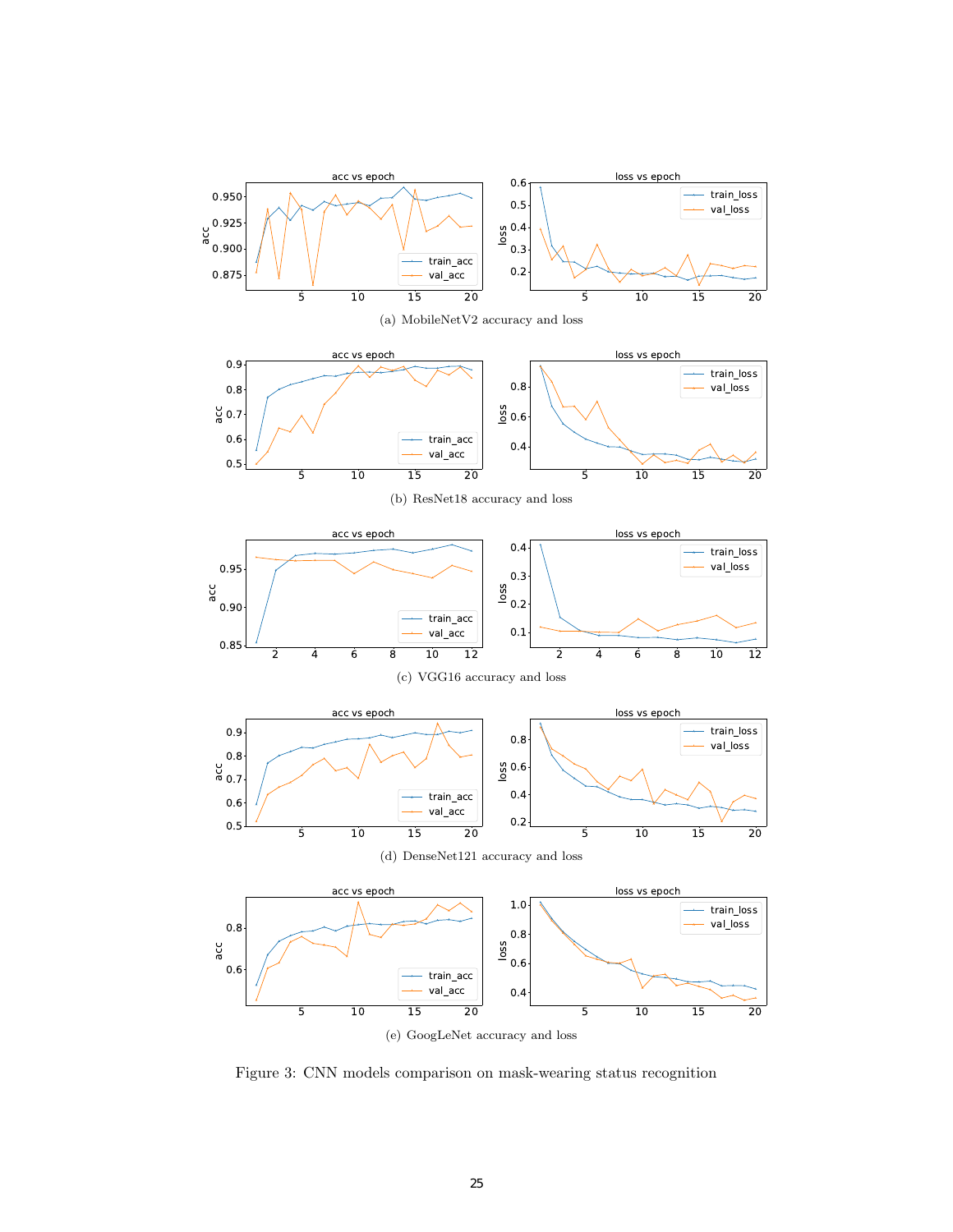| Models      | Acc. of mask-wearing status recognition | Acc. of person identification |
|-------------|-----------------------------------------|-------------------------------|
| MobileNetV2 | 0.961                                   | 0.989                         |
| ResNet18    | 0.932                                   | 0.942                         |
| VGG16       | 0.967                                   | 0.981                         |
| DenseNet121 | 0.928                                   | 0.951                         |
| GoogLeNet   | 0.915                                   | 0.931                         |

Table 3: Acc. of mask-wearing status recognition and person identification

The training environment and hyperparametersis is similar to the second stage. Four people are defined as classes, and 2000 images are employed in the experimentation, each class has 350 training images, 100 validation images, and 50 testing images. Data augmentation is utilized for increasing the images in the dataset. 5 main methods that built-in PyTorch transformations is applied, including ColorJitter, Random Rotation, RandomResizedCrop, GaussianBlur, and RandomErasing.

### 4.4 System time consumption and discussion

Loading models coss 0.28s. MTCNN takes 0.22s to detect the face regions. Mask-wearing status recognition utilizes 0.19s. Rotating and cropping the image costs 0.0019s. Identifying a person from the rotated image costs 0.20s. In total, the system takes at least 0.69s, including mask-Wearing status recognition and person identification, which may be used in practical application scenarios.

By using the depth-wise separable convolution, MobileNetV2 only utilizes shallow CNN, but guaranteeing the relatively high accuracy.

In terms of system design, masked-person identification may be easier to design on training the masked-person dataset, without doing mask-wearing status recognition and person identification step by step. It may be effective for time reduction.

However, in this case, the class number increases 3X when adding one person, causing the class number to become larger.

### 5 Conclusion

As the world pandemic does not change, we want to help to control the disease spreads. Our program helps people of communities get into the habit of wearing masks correctly. We want to build a slight, robust, and efficient system. This mask-wearing status recognition and person identification system have advantages that the high accuracy and applicability. The total accuracy is 97.5%(average of mask-wearing status recognition accuracy and person identification accuracy). In future work, applying this system in the security project would be a meaningful choice. In future works, utilizing YOLO networks to build a new objection detection stage for mask detection would be a constructive reference.

### References

[1] google covid19 map. <news.google.com/covid19/map>.